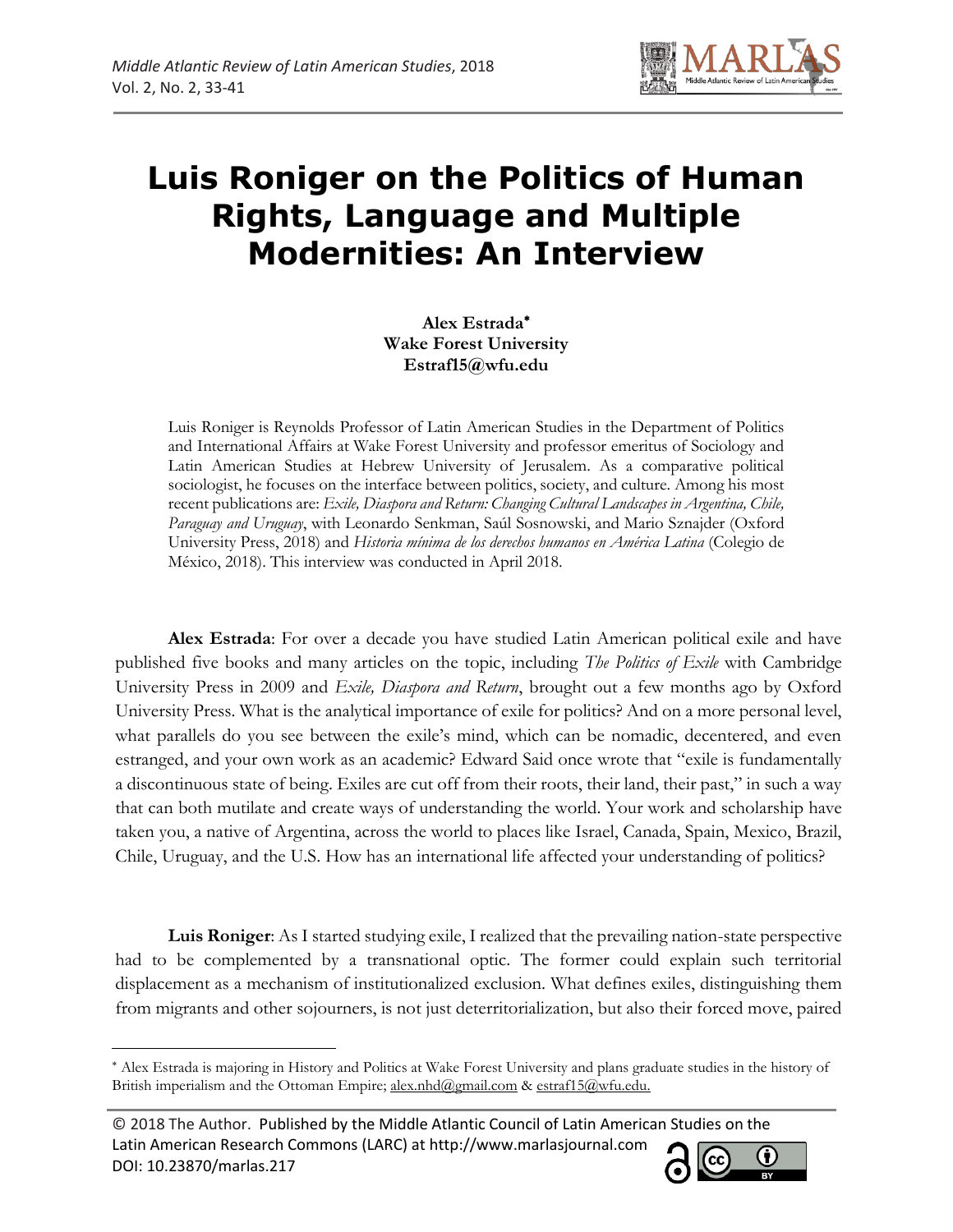# *Middle Atlantic Review of Latin American Studies*

with their commitment to return once the political conditions change and such return is possible. In the short term, there is even a tug-of-war between exiles and the rulers who forced displacement over who represents the core spirit of a nation. Yet, as soon as individuals move beyond the territorial boundaries of a state, new scenarios of life are opened in the diaspora, prompting exposure to new ideas and practices that embed the national in transnational spaces and experiences.

Moreover, living across borders and cultures triggers individual transformations, with a varied mix of loses and gains, for instance in relationships, human capital, and skills, but also has wider institutional implications. Usually, displacement prompts a redefinition of previous political and cultural premises. Those premises could be taken for granted and be "markers of certainty" while people live their "normal" course of life; but once abroad, those premises are necessarily challenged and questioned. In this sense, the exilic condition is a harbinger of reflexivity and change, both at the personal and at the collective level. Like others crossing borders, exiles are exposed to what Victor Turner and other anthropologists have defined as situations and experiences of liminality and, from another perspective, what Julia Kristeva characterized as a condition of strangers moving back in their minds to places out of reach.

Some of those displaced thus become agents of social and cultural transformation both in the host countries in which they reside or in the societies to which they hope to return. Of course, we should be wary of generalizations. For some individuals, exile precipitates deep depressive states. For others, it prompts an orientation to public activism and a commitment to be active and innovate. It is the pro-active type of exile who often becomes an agent of transformation and serves as a bridge between societies, ideas, and institutional paradigms. Just to illustrate such drive, I would mention that one cannot understand the transition of Chile from dictatorship back to democracy without considering the repositioning of political alliances operated by Chileans in exile, which led to a multiparty coalition of seventeen parties defeating Pinochet in a plebiscite called by him to remain in power. Likewise, the profound transformation of Uruguayan higher education was due to the impact of returnees who, by building alliances with "insiles," spearheaded institutional diversification, introduced new disciplines and subdisciplines, invested in the sciences and humanities, and established transnational networks of international cooperation relying on their experiences and contacts abroad.

My family roots are in Eastern and Central Europe, from where my grandparents moved in the 1920s to Argentina, a home country which I left in the early 1970s. Argentina was entering then a period of deep political chaos and violence. Juan Domingo Perón, a charismatic yet aging populist leader, returned after over seventeen years in exile once his movement, Peronism, was allowed to participate under its own banner in the 1973 presidential election. As president, the leader tried to control the situation yet failed to prevent the armed confrontation of the Peronist and non-Peronist Left with Right-wing factions and paramilitary forces. Soon, Perón's death and the ineffective rule of his third wife opened the doors for another military intervention and massive state-led repression. Known as the "Dirty War," this period witnessed the decimation of an entire generation, of mostly young people of Leftist affiliations and sympathies, by repressive undercover forces that conducted massive human rights violations, detaining, torturing, and killing thousands, and producing the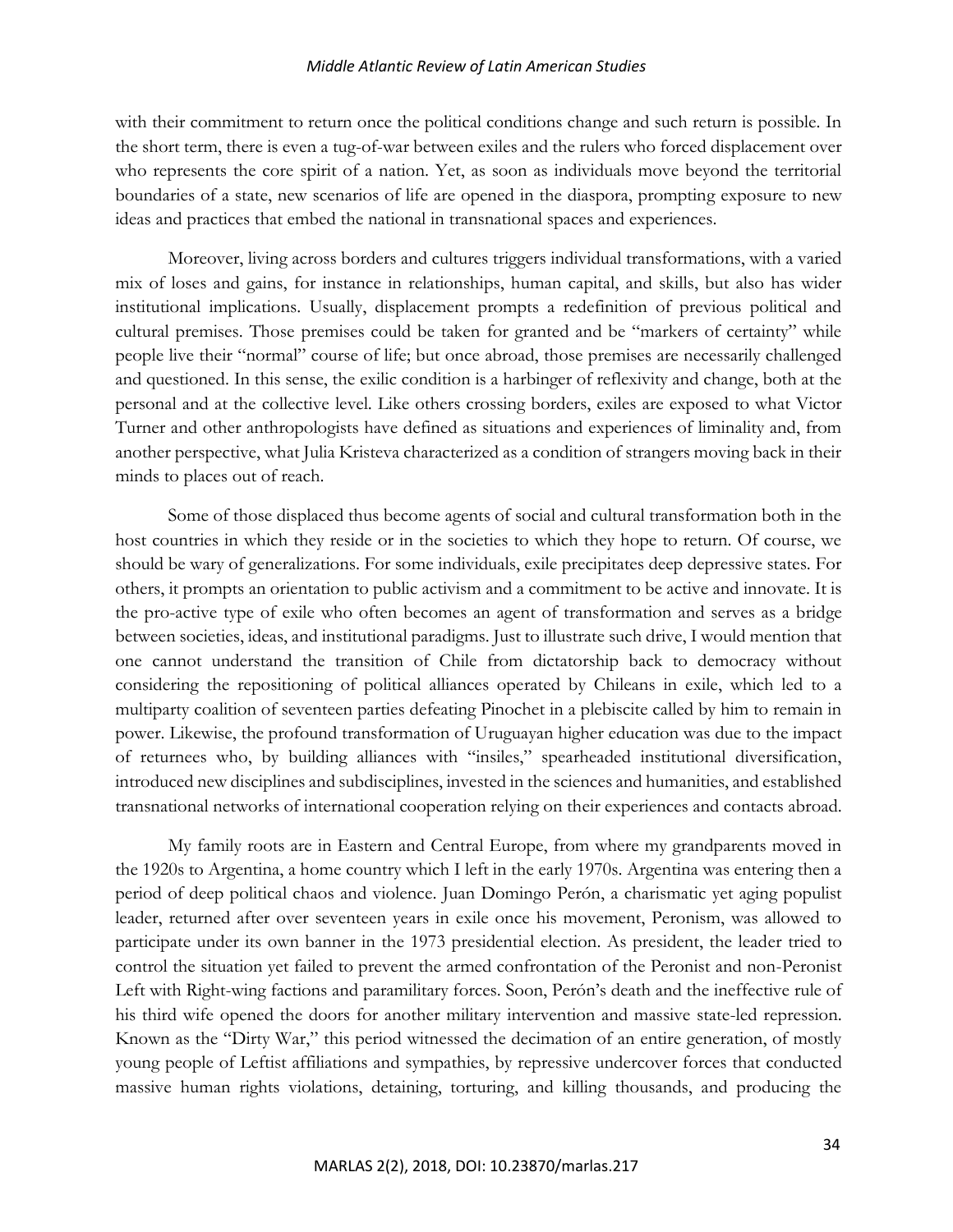phenomenon of the *desaparecidos*, i.e., individuals who were assassinated without a trial and whose bodies were made to vanish without a trace. By 1974 I had completed a *licenciatura* in sociology, was married and had a child, and was almost certain that something terrible was about to happen in Argentina due to the extreme ideological polarization. This situation promised to produce mounting violence, repression, and the persecution of anyone who, like myself, was willing to think critically about reality. My family background and my personal experience led us to move to Israel, where I conducted my graduate studies at the Hebrew University of Jerusalem and later, following a postdoctoral stay at UC Berkeley, became a tenured faculty member in the Department of Sociology and Anthropology in Jerusalem.

Was I defined by my mobility and "nomadism"? Yes, but only while acknowledging that I was equally defined by growing up as a Jew in a Catholic country, by my multilingual background, and by my drive to pursue studies in the social sciences, trying to understand the deep rules of human life and behavior. Of course, by leaving I disconnected from the normal flow of life in the society where I was born and grew up, but opened to assessing its development from a distance, reinterpreting events and frameworks in terms of new experiences. While still committed emotionally to my land of birth, its culture, food, music, family, and friends, my hybrid identity continued to evolve and became more complex. I have a multifaceted personal identity and came closer to realizing the value of finding common grounds with other human beings, both those with whom I share an identity and those who are different yet at the same time equal to me, which is at the core of the idea of universal human rights.

**AE**: Cuban exile scholar Gustavo Pérez Firmat has argued that "it is language that determines the domain, the dominion, and we as speakers cannot but submit to its territorial imperatives … we are what we speak." As a comparative political sociologist, how do you reconcile the "territorial imperative" of language with transnational politics? In your own experience and work, how has language affected your comparative and historical analyses?

**LR**: This is a complex phenomenon. I would agree that for many of those who lost their homeland and could not go back, "writing became a place to live," as Theodor Adorno indicated in 1945. For writers, being rooted in a human landscape means keeping track of language changes, nuances, evolving figures of speech. Being afar, writing for distant readers, may indeed be a source of anxiety. Yet, from another perspective, national identities are constructed from afar, and national literatures are also written by those in the diaspora, a recognition that only recently has been adumbrated in many societies. In the case of Latin America, the very sense of the national was projected first by Jesuits expelled in the late eighteenth century who, once in Europe, were prompted to describe the natural and human landscapes of the lands they left behind for the host societies that projected upon them all sorts of misrepresentations. Similarly, both in Central and South America, exiles played a crucial role in constructing and reconstructing the sense of national identity along with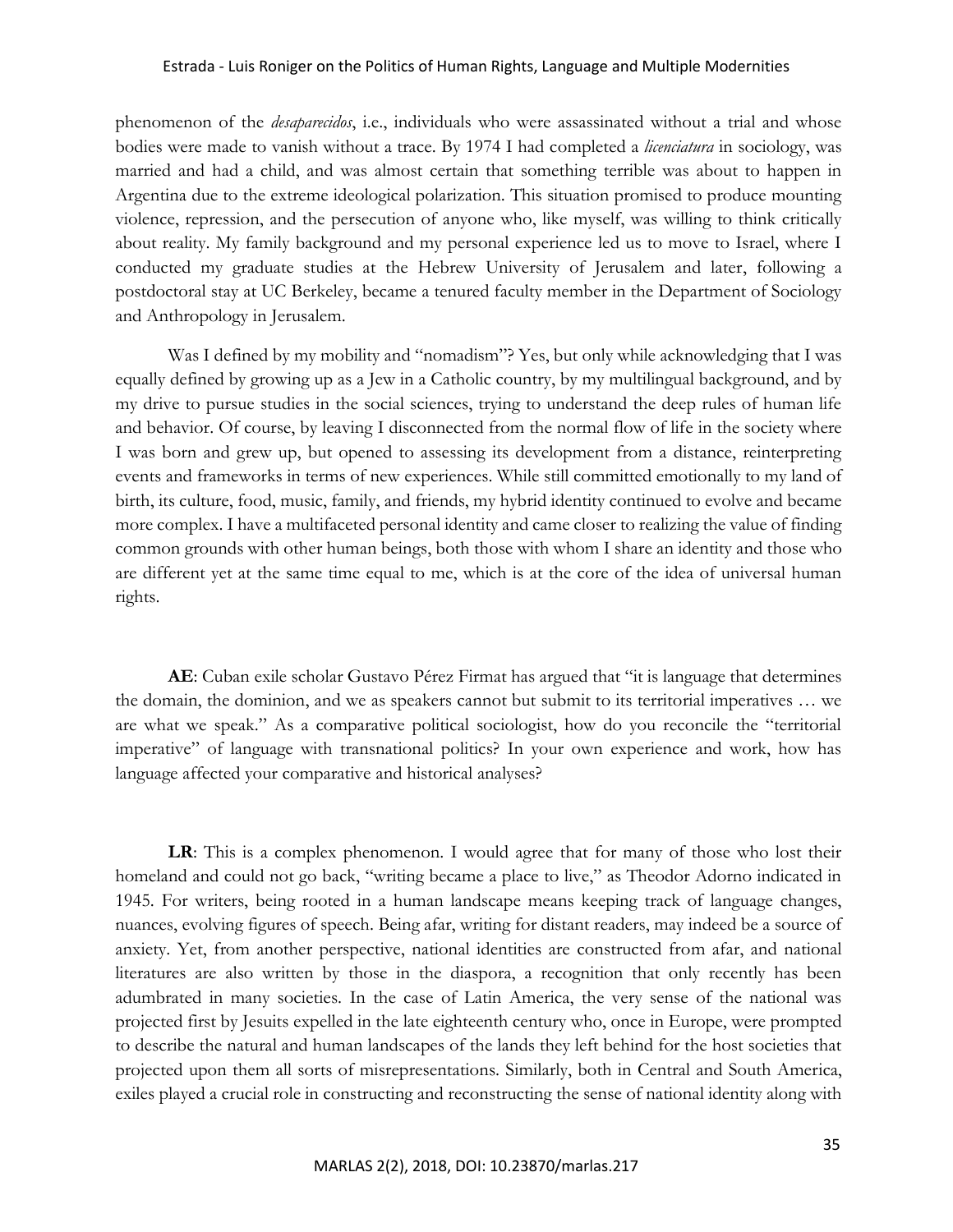# *Middle Atlantic Review of Latin American Studies*

the sense of a pan-Latin American identity. In literature as well as in film and theater, such contributions were multiple, like those by writers in Europe in the 1860s who represented both their homeland and the entire subcontinent by claiming the term "Latin America," or twentieth-century political figures such as Augusto César Sandino in Nicaragua, or Gabriel García Márquez with his *One Hundred Years of Solitude*, rooted in his native Colombia yet representing an entire continent, whose spirit he encapsulated within "magical realism," spearheading the Latin American literary boom.

Did language affect my work? Certainly, it was instrumental in enabling me to identify, follow, and analyze social phenomena in depth. Without Spanish or Portuguese, I would not have been able to uncover the cultural substratum of clientelism and patron-client relations, the focus of my first research project on Mexico and Brazil. The way people addressed each other and referred to third parties led me to stress that patron-client relationships embedded instrumental trade-offs and considerations within wider interpersonal commitments and concerns with hierarchical trust and reciprocity, loyalty, and betrayal. Likewise, my more recent research and book on *Transnational Politics in Central America* (2011) could not have been developed without full knowledge of the Spanish language and sources.

Let me give you a somehow more "exotic" example of work done with linguistic ramifications. In the 1990s, while at the Hebrew University of Jerusalem, I was intrigued by the profuse use of Hebrew expressions like "I am not a *freier*"—something close yet not identical to a "sucker." Soon, I decided to conduct a social and semiology analysis of its varied uses in everyday life, working together with Michael Feige, then a Ph.D. candidate I supervised at the university. What people consider—to paraphrase Clifford Geertz—"good to talk about" affords researchers a glimpse into the interplay between social processes and categories of interpretation, especially in times of change when these connections become problematic. This was especially so in the case of *freier*, since the term conveyed the connection between individuals and their community, a central issue for any society but an especially thorny one for a society that had been grounded in a communitarian ideology and faced overwhelming challenges such as geopolitical insecurity or integrating a massive influx of immigrants. In such a context, our analysis revealed that the expressions used to refer to the obligations of individuals had acquired high symbolic significance and political import, especially as they concerned negotiating their willingness to contribute efforts to the community without specific prospects of gain or guarantees of substantial return. We published the results in English, Spanish, and Hebrew, yet with different emphases for the different readers. For local readers, we had to go further in covering the wide spectrum of idiomatic expressions and situations; for the English and Spanish readers, we stressed the sociohistorical background and the relevance in terms of pragmatics, a subset of semiology. We thus made sense of a specific sociolinguistic practice and its political importance in terms comprehended universally.

**AE:** Do you believe similar ideas take on different meanings when situated in different languages and cultures?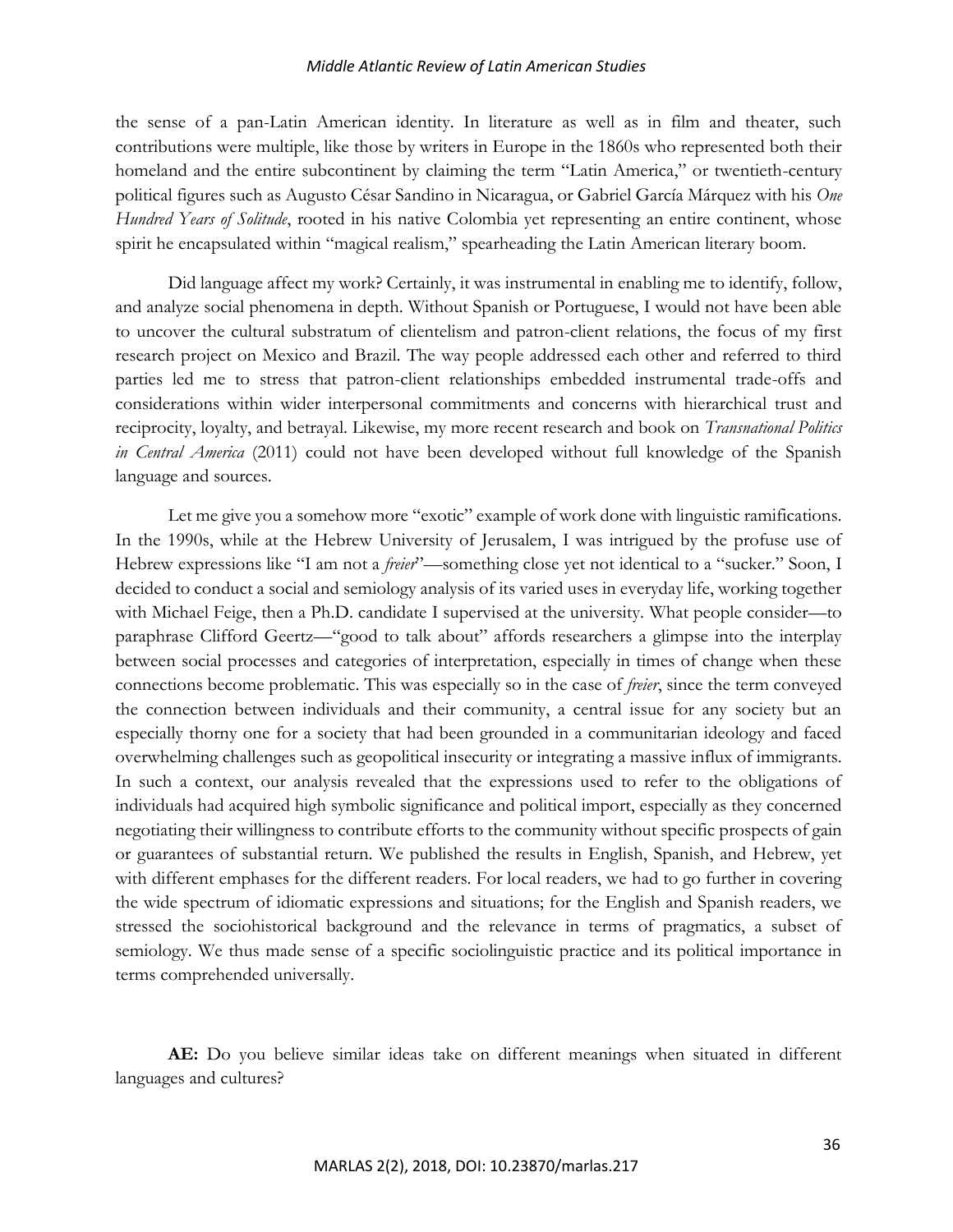**LR:** Take for instance human rights. The dialectics of globalizing and "glocalizing" principles of human rights and accountability on a universal level go hand-in-hand with the existence of multiple disagreements about the generalized respect for individual rights and the effective ways of implementation. There are many sources for this imbalance. For one, there are various philosophical foundations and traditions for universal human rights. Some stem from a perception of natural law, rooting human rights in various soteriological views on the existence of a higher order, or God's will or providence, and their implications for human nature. Others are humanistic and rationalist, grounding human rights in the universal capacity of humans endowed with rational capacities as the basis for moral and ethical attitudes of respect for human life and dignity. Still others trace human rights to positivist foundations, both to legal and contractual commitments, limiting the historical abuse of power and, later on, the agreements reached by international law as the basis for deriving a universal recognition of human rights. Nonetheless, one may argue that these various philosophical foundations and traditions could be reconciled for the sake of agreement on the universal character of the principles of human rights. Still, evolving meanings are at the root of disputes over what is covered and what such rights should cover. Also, there have been disagreements as societies have supported different views of what is right and wrong. For example, during the Cold War, the idiom of universal human rights was contested as part of the East/West divide. Geopolitical camps voiced accusations of infringement of civil and political rights vs. parallel claims of infringement of socioeconomic rights, reaching a minimal engagement only by the mid-1970s in the framework of the detente and the Helsinki accords.

More fundamental have been criticisms aimed at the supposed neutrality of the discourse, addressed by theorists of postcolonialism, indigenous revival, and feminism. Accused of instrumental use and colonial interventionism, Western countries projecting claims of universalism have been described as deluded by an arrogant ethnocentrism pushing for liberal norms and values, the lack of tolerance for distinct cultural understandings, and the entrapment of harmful policies under the halo of protecting human rights in other societies.

**AE:** You have written extensively about the perspective of multiple modernities and human rights, which, you have argued, "stresses that in the process of reaction, amalgamation and transformation, the universal claims of Western modernity are translated into a multiplicity of cultural and ideological patterns and processes of institutional building." How do you see this "multiplicity of cultural and ideological patterns" taking place during the Cold War in Latin America? Were those infamous systems of repression unique to Latin America? Or rather, were they the extension of a more international or even transnational trend toward violent authoritarianism?

LR: Let me clarify what a perspective of multiple modernities means against the background of more extreme interpretive approaches—namely, those stressing a convergence of human societies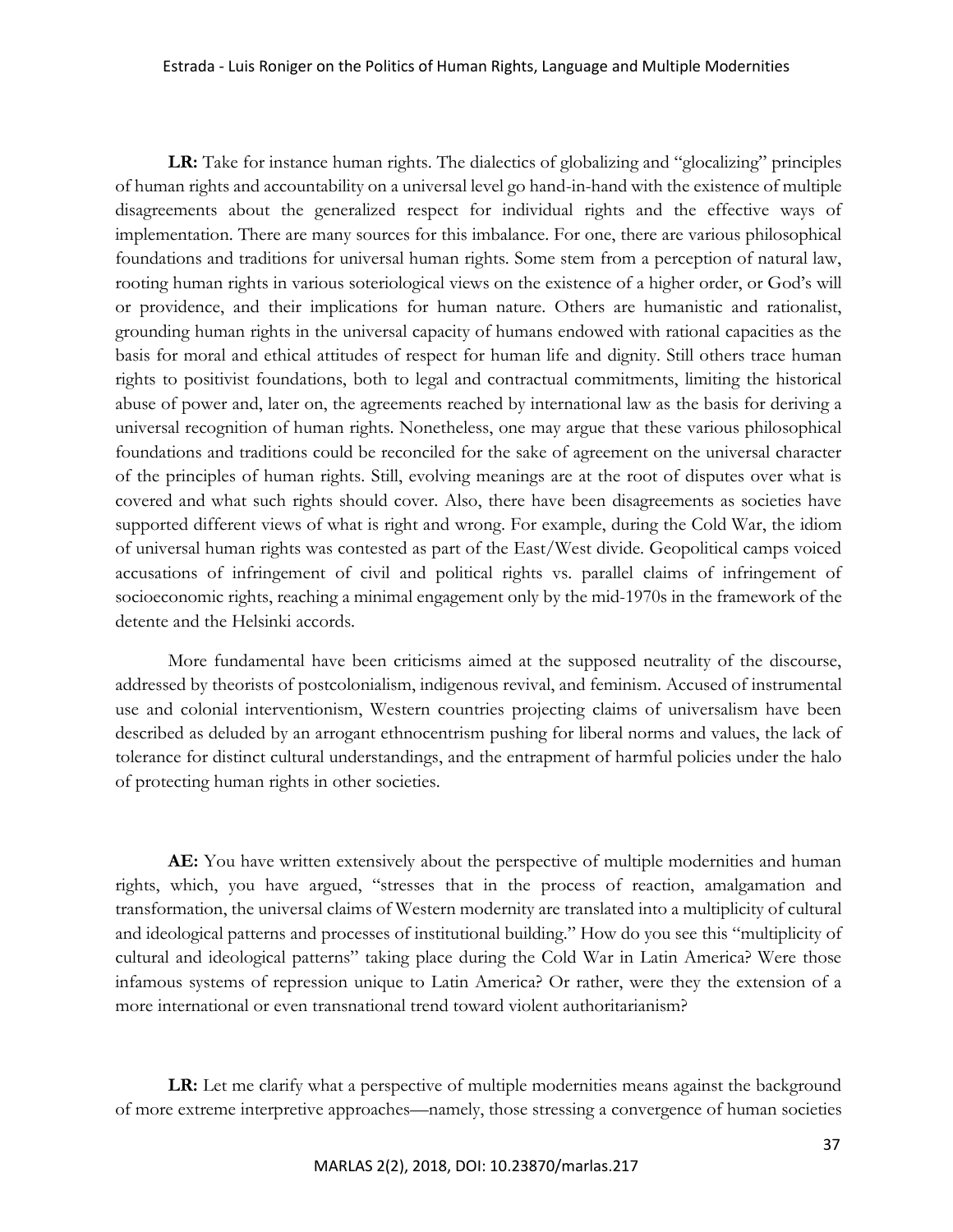# *Middle Atlantic Review of Latin American Studies*

and those predicating a clash of civilizations. Indeed, for generations, historical and sociopolitical analyses moved recurrently from one extreme to the other. For instance, in the WWII period there was a widespread belief in the convergence of industrial societies, somehow an updated version of the nineteenth-century belief in evolutionism, which was somehow confronting comparative lines of analysis such as Montesquieu's. Many of those who endorsed the thesis of convergence assumed that the Western model would be projected worldwide by processes of structural differentiation, urbanization and industrialization, the extension of education, technology, and communication. The Cold War period led to the realization that such a forecast was at least premature. The end of the Cold War, the dissolution of the Soviet Union, the rise of communication technologies, and globalization brought back the idea of convergence under the veneer of "the end of history," as famously coined in Francis Fukuyama's book title of 1992, which alluded to the seeming emergence of a unipolar world system. Of course, there were already signs of a clash of civilizations that would unravel the unipolar international order, as Samuel Huntington suggested almost at the same time.

In between, there has been a growing realization that humankind is likely to continue to experience the impact of both centripetal, converging structural forces and centrifugal dynamics, with societies retaining their specific, multiple character. Such understanding led to a perspective of multiple modernities, projected by scholars such as Shmuel Noah Eisenstadt, Jóhann Páll Árnason, Bjőrn Wittrock, Wolfgang Schluchter, and others, as a means of making sense of the varied human experience, which can be traced far back in history and still prevails in the present. While recognizing the processes of structural and institutional differentiation at the core of change, this perspective stresses that the very process of increasing complexity created the possibility that different aspects or dimensions of change and modernity would coalesce in different constellations in various societies and historical contexts; and furthermore, that societies' distinctiveness is connected to various constellations of meaning-making crystallizing historically. That is, various traditions, cultural, and religious orientations confront and amalgamate in different ways with the premises of the program of modernity as envisaged first in the West. Even if they may confront similar epistemic, political, and economic challenges, various societies undergo change in different ways, through a multiplicity of actions, reactions, and amalgams.

Societies have thus developed in a plurality of paths, forms, and expressions due to distinctive visions, ways of interpretation and representation, yet also various modes of constructing and reconstructing their collective identities, attribution of meaning, and projection of power and charisma. It stems from this understanding that modernity and Westernization are not identical processes, but rather maintain a tension-ridden and ambiguous interplay. Societies can be expected to change and modernize, yet they do so not necessarily by following one single paradigm or by adopting Western visions and interpretations as if they were as universal as they have claimed to be, when even within the West there are radical differences between some societies and others. Such multiplicity is not confined to the impact of states and nation-states as building blocks of the international system, but also involves various transnational and trans-state arenas shaped by transcendental visions and networks claiming a stake in the elaboration of meaning, reflexivity, and the resulting mobilization of resources. It is not by chance that following the Cuban revolution of 1959, all Latin America became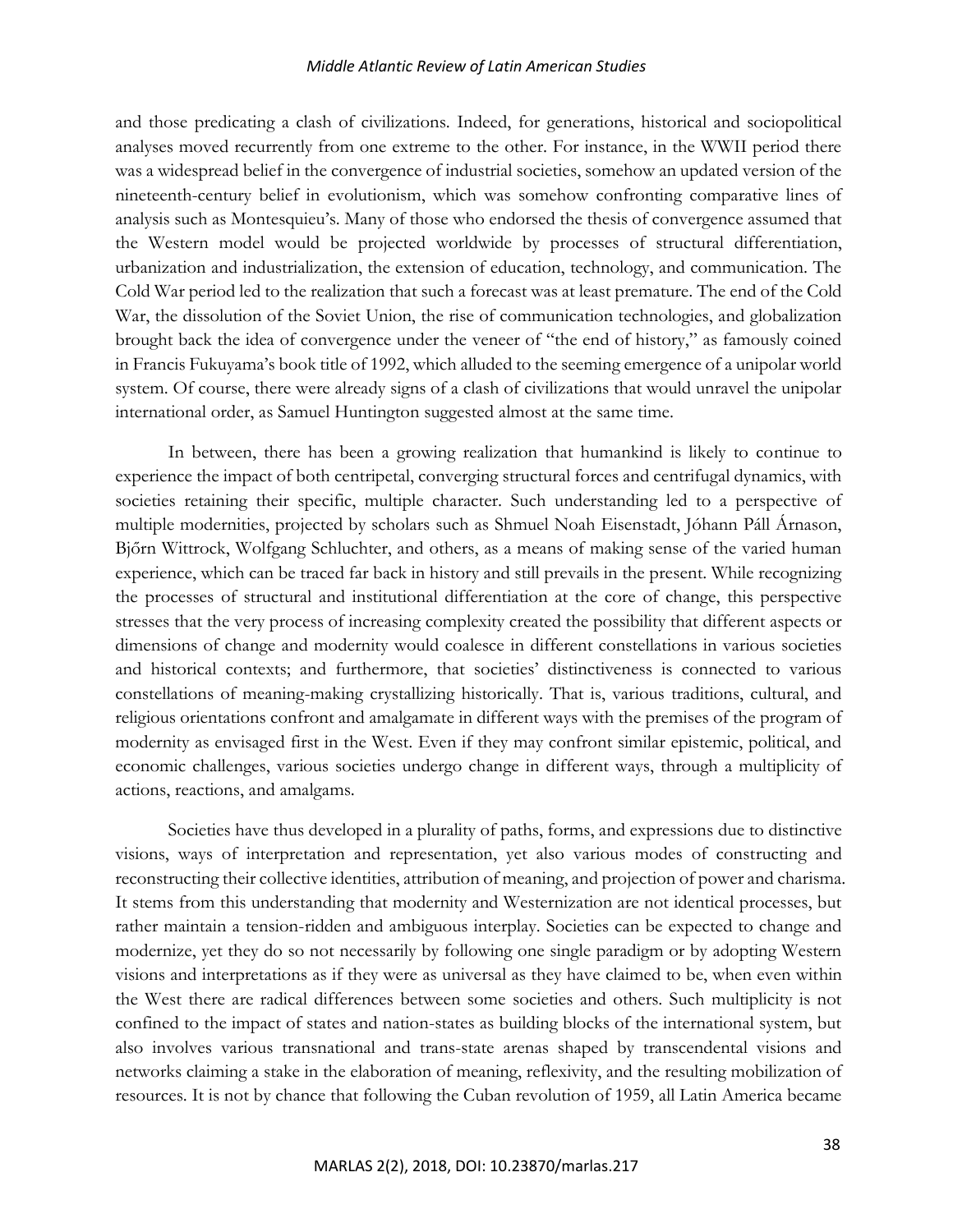a transnational battlefield for Cold War confrontations and cultural wars, which will produce a grim legacy of human rights violations. As much as Cuba attempted to create "one hundred Vietnams" and supported guerrillas beyond its borders, those claiming to defend "Western civilization" carried out a carnage that will prompt a profound review of consciousness and transitional justice following the return of democracy.

Coming back to your question, without implying that societies develop only on their own terms, similar ideas such as citizenship, regional cooperation, or human rights may take different meanings at different points in time and when situated in different societies and cultures. Compare, for instance, the projection of regional and subregional organizations in Latin America, sustained by a logic of equal sister-nationhood and solidarity, as distinct from the regional organizational dynamics of East Asia. Or witness the prominence of integrative notions of citizenship prevailing over fragmented demographics in republican Latin America, as compared to the still paramount saliency of tribal identities fragmenting many African states. In addition, within any of those societies the political, social, and cultural forces at work are not uniform, being involved in inner struggles around alternative political projects articulated by various social actors—from political elites to carriers of visions of solidarity, from cultural elites to economic entrepreneurs—who work incessantly to structure meaning and embed value orientations in institutions and social practices. Recent developments in the world suggest the importance of such an analytical perspective, with globalization generating its countervailing forces and transnational migration leading to the revival of more "nativistic" movements articulated by populist leaderships.

**AE:** Considering Latin American repression, you have seen nations undergo sweeping transformations from authoritarianism toward democracy and transitional justice. How has the legacy of human rights, both in repression and justice, affected cultural and political consciousness? What lessons have been learned, and what conflicts do you believe have persisted?

**LR**: From the early nineteenth century, Latin American countries recognized a wide array of social and political rights in their constitutions, albeit also contemplating their suspension under conditions of political turmoil and unrest. Latin American nations were among the first, beyond some European nations, to sign bilateral and multilateral treaties recognizing the right of asylum and regulating its premises, as well as pushing the boundaries of international private law. Likewise, already in the 1930s human rights NGOs emerged in Argentina, and by 1948 the Organization of American States in which Latin Americans participated had promulgated its own declaration of human rights, months before the adoption of a Universal Declaration of Human Rights at the UN. Latin American jurist participants in its drafting were most instrumental in broadening the conceptions of human rights to encompass not just civil and political rights, but also social and economic rights. Likewise, Latin American countries stand out among the signatories of ILO's Indigenous and Tribal Convention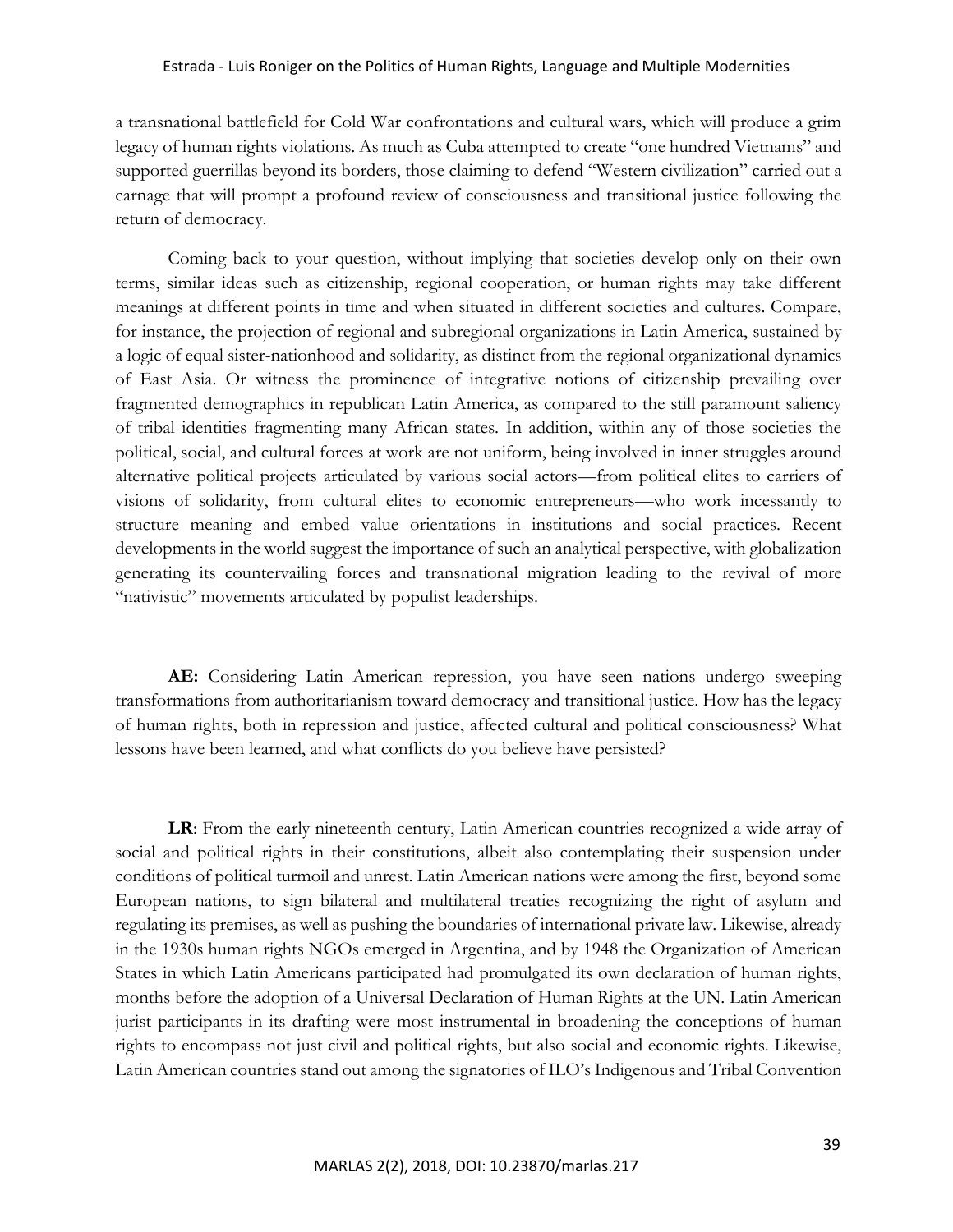(C169) of 1989. In other words, in many respects Latin Americans were pioneers in developing humanitarian law and human rights principles and documents.

So, how can these be reconciled with civil wars, mass violence, and repression producing the death of hundreds of thousands during the last phases of the Cold War? The answer, developed in *The Legacy of Human-Rights Violations in the Southern Cone* (1999), which I coauthored with political scientist Mario Sznajder, is that a more meaningful way of understanding the value of human rights as the safeguard of the life and dignity of the individual was reached only after such massive repression, which affected not just the lower classes and marginal sectors, but rather everyone, regardless of social status. Before then, those deemed to express the core values and interests of society could easily claim to be defending the public good when eliminating "corrosive elements" of society. Once abroad, home activists and exiles started to embrace the idiom of human rights as a basis for the political work they conducted within advocacy and solidarity networks, adopting it on tactical grounds at first, yet progressively understanding its full principled potential. Moreover, as the broad extent of repression became known, even the home dictators and repressors could not evade using the idiom and discourse of human rights to resist international pressure.

As has happened many times in history, it is only subsequent to a human rights crisis of such magnitude that progress is achieved in the realm of justice and accountability, the attainment of truth—i.e., an agreed-upon version of the past—, and the construction of collective memory. This was the partial yet fundamental achievement of democratization: developing mechanisms of transitional justice, at first in the Southern Cone (Argentina in 1984, Uruguay in 1985, and Chile in 1990) and then in Central America during the 1990s and 2000s. Furthermore, at least in the Southern Cone, the understanding of human rights has deepened in the last two decades. This trend was reflected in the adoption of new legal codes and "aspirational" constitutions, such as those of Brazil (1988), Colombia (1991), Paraguay (1992), Peru (1993), Ecuador (1998 and 2008), Venezuela (1999), Bolivia (2009), and in the reformed constitutions of Costa Rica (1989), Mexico (1992), Argentina (1994), and Chile (1989 and 2005). The new constitutions promulgated lists of detailed rights and protections, sometimes going into great lengths to specify those rights. They also established principles of transparency and accountability, decentralized regulations, and recognized frameworks of citizen power and judicial independence, even if sometimes the balance of power is still tilted towards the executive. In educational systems we have witnessed the development of programs to instill a deeper sense of human rights in the new generations. Even if it is not a universal trend, in many of the countries, the very bases of the nation have been redefined in recognizing collective rights of different ethnic and linguistic minorities, primarily native Americans and Afro-Americans.

Still, issues and challenges persist, many of them rooted in a problem that many postauthoritarian societies face: namely, how to turn legal principles into effective institutional procedures and patterns of civility in everyday life interaction. Add to the equation the pernicious effects of a very lopsided distribution of wealth, rising criminality or corruption, persistent prejudice, discrimination, and lack of tolerance, which work against a human rights normative. Situations of political polarization, onslaught on the media, and moves to curtail the autonomy of the judicial or legislative branches of